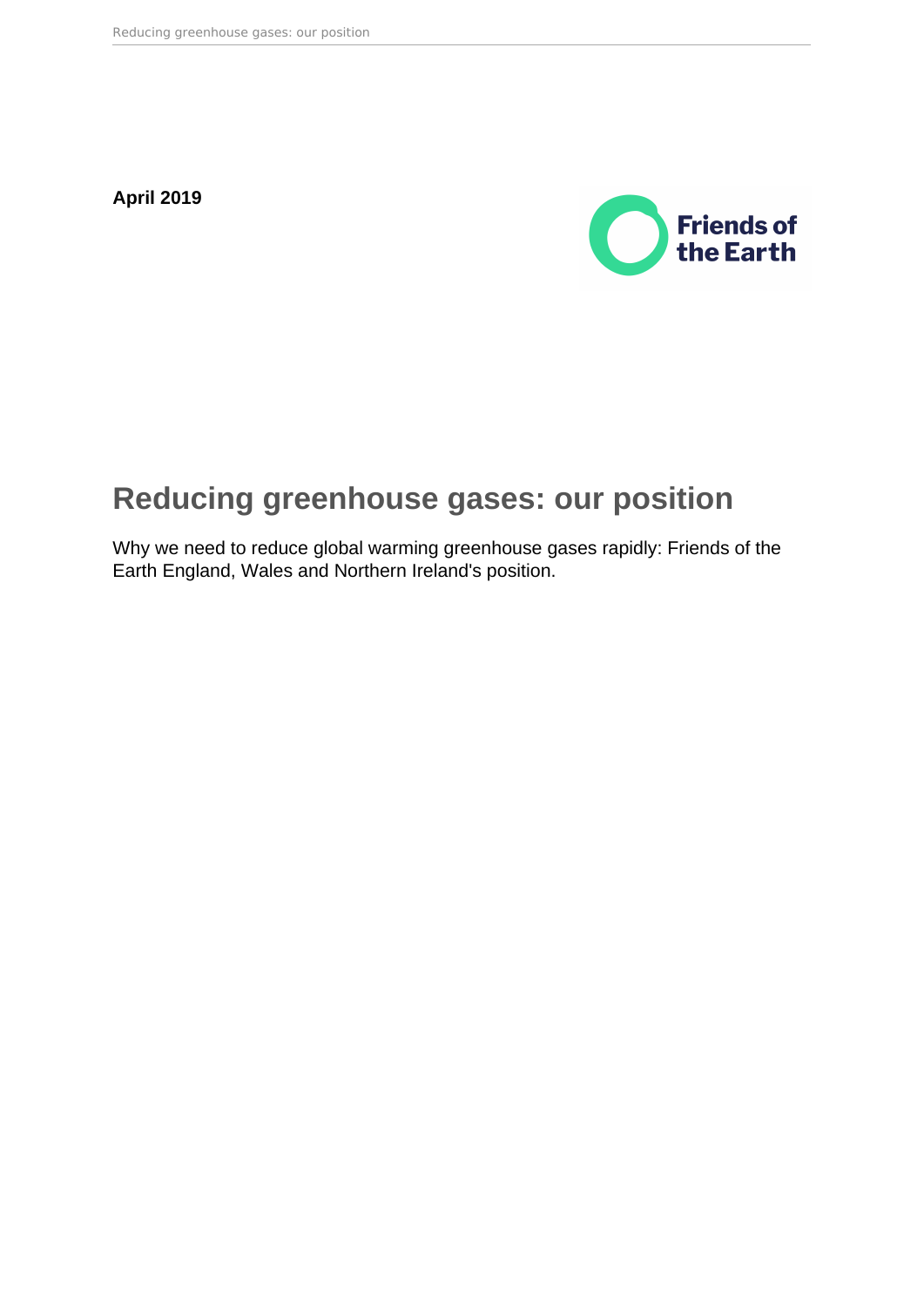## Summary

[Global warming](https://friendsoftheearth.uk/climate-change) of more than 1°C since the Industrial Revolution is already causing extreme weather changes around the world. A rise above 1.5°C would have devastating consequences for people and wildlife. Poorer and disadvantaged people in the UK are particularly vulnerable. Current global greenhouse gas emission trajectories put us on track for around a 3°C increase by 2100. Yet we still have time to stay within safe limits – if we step up action now. We must change the way we use and generate energy, change our diets and share the Earth's limited resources more fairly. We must also be ready to withstand some of the impacts of climate change.

Facts about global warming greenhouse gases

- 1. Just 2°C of global warming could drive 20-30% of plants and animals to extinction and reduce the amount of food we can get from crops by as much as 2% per decade.
- 2. Each degree of global warming will lead to more extreme weather, including flash floods and heat waves. In the UK, 4 million people may be at significant risk of flooding by 2050, double the current number.
- 3. Global emissions of carbon dioxide and other greenhouse gases need to be halved by 2030 and reach zero around 2050. To make the UK's contribution to greenhouse gas reduction fair, we need to cut our emissions by 75-90% by 2030 and reach net zero before 2045.
- 4. Doubling the size of the UK's forests and restoring peatlands and wetlands can take some carbon dioxide out of the air. This will help offset emissions in sectors where achieving zero emissions is very hard (e.g. agriculture) but the quantity drawn down is limited and can't be used as an excuse to continue burning fossil fuels.
- 5. Transport and heating are now the UK's biggest problem areas for greenhouse gases.

## The problems

The [Earth's temperature is increasing](https://friendsoftheearth.uk/climate-change) faster than is natural. This is largely the result of our burning of coal, oil and gas - fossil fuels - but also from deforestation. So far, we've seen a more than 1°C increase since the Industrial Revolution – enough to cause extreme weather across the world and harm people and wildlife.

Any increase over 1.5° will have disastrous consequences worldwide. Based on how we live now, around 3°of global warming is likely by the end of the century — unless we step up action immediately.

It is the poorest and most vulnerable people who will suffer most. Women, children and the elderly are particularly at risk. Africa will be most affected, even if we help African nations adapt.

However, most countries including the UK are not doing anything like enough to cut emissions fast. The UK government has set targets but its own advisors, the Climate Change Committee, has said there is a massive gap between rhetoric and action.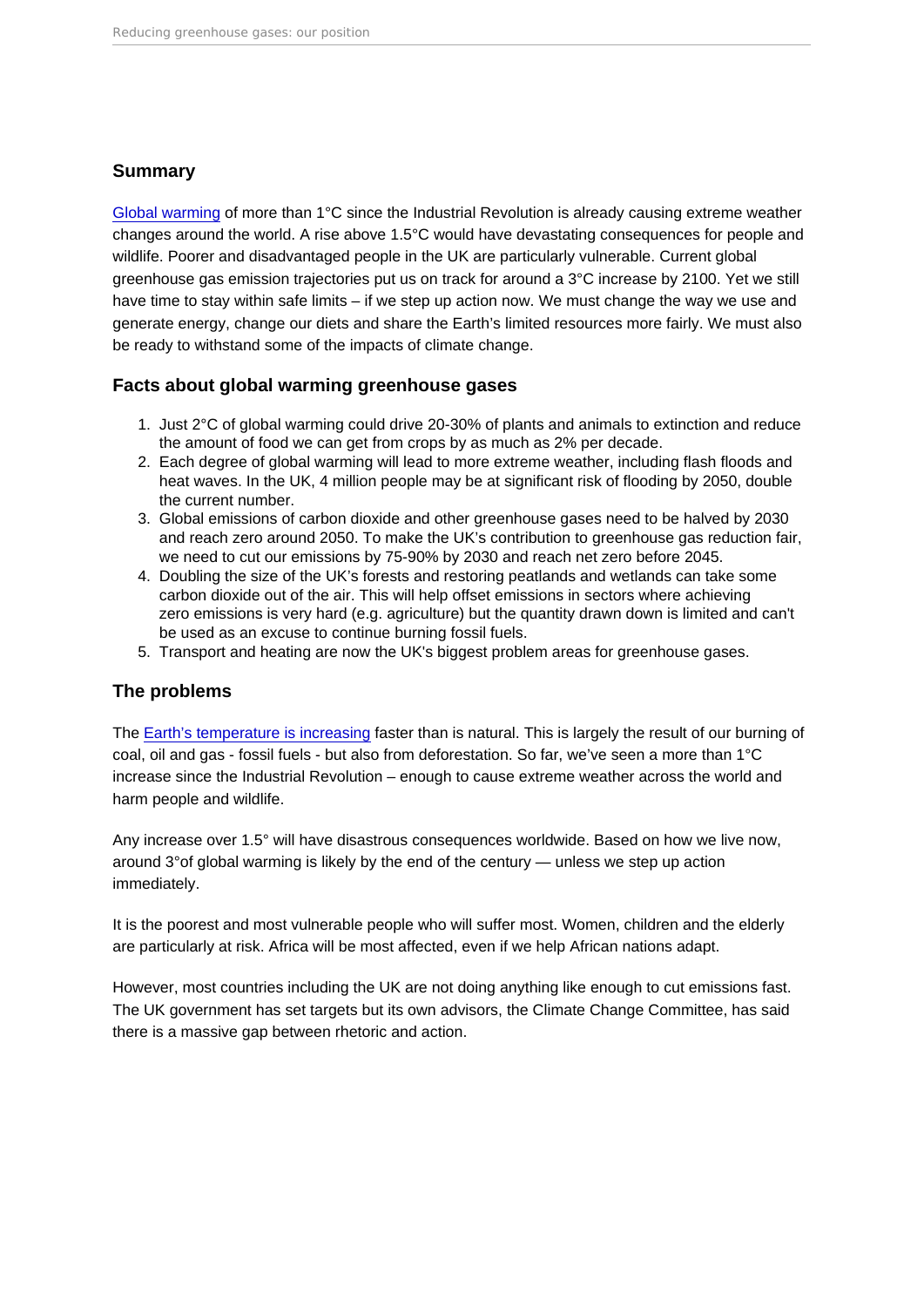## **Things we can do to reduce greenhouse gases**

The change needed is vast, but it is achievable and will lead to many other benefits, like less air pollution and more jobs. Taking action now is also cheaper – the later we leave it, the more it will cost.

We need to:

**Keep fossil fuels in the ground.** We need to leave at least 80% of our coal, oil and gas deposits alone if we want to prevent warming above 1.5 degrees. The UK should stop all new licences for fossil fuel extraction including in the North Sea.

**Switch to electric vehicles fast.** Electric cars are much cleaner and over their lifetime comparable or even cheaper in cost than petrol or diesel cars. Following campaigns by Friends of the Earth and others, the UK government has set a date of 2030 by which all new cars should be low carbon.

**Be energy-efficient citizens.** We need to reduce global energy use by around 50%. The government should provide householders with grants to fit insulation and low carbon electric ecoheating. A local authority area-by-area programme would be the most efficient and cost effective way of doing this. A Fair Heat Deal which promises to ensure that fitting eco-heating is no greater than replacing a gas boiler is needed.

**Use renewables to power the world.** The UK is leading the way in off-shore wind but only a third of our electricity comes from wind and solar. And we'll need much more electricity to power transport and heating as electric vehicles and eco-heating take-up increases. In the UK we should be building 14GW of renewable energy every year - equal to installing around 10 wind turbines every day.

**Change our diets.** Meat production results in extremely high greenhouse gas emissions and is a major driver of deforestation and the destruction of nature. In the UK we need to halve the amount of meat we eat by 2030 to help reduce greenhouse emissions. Less but better meat production globally would allow a significant increase in the amount of forests. This would be a boon for biodiversity – and forests also take carbon out of the air.

**Double the area of forests and restore habitats in the UK.** Trees suck carbon dioxide out of the air. In the UK we don't have enough of them. Doubling the area of forests in the UK and restoring peatlands and wetlands, such as saltmarsh, would help address climate change and support nature.

**Stop funding fossil fuels overseas.** The UK and other wealthy countries have a long-track record of funding fossil fuels abroad. The G7 announced in 2021 that it would stop funding coal-plants but not that it would stop funding gas. Wealthy governments need to switch all their energy funding to renewable energy. In addition they need to compensate poorer countries for the damage caused by climate change (so-called Loss and Damage) and provide the climate finance promised.